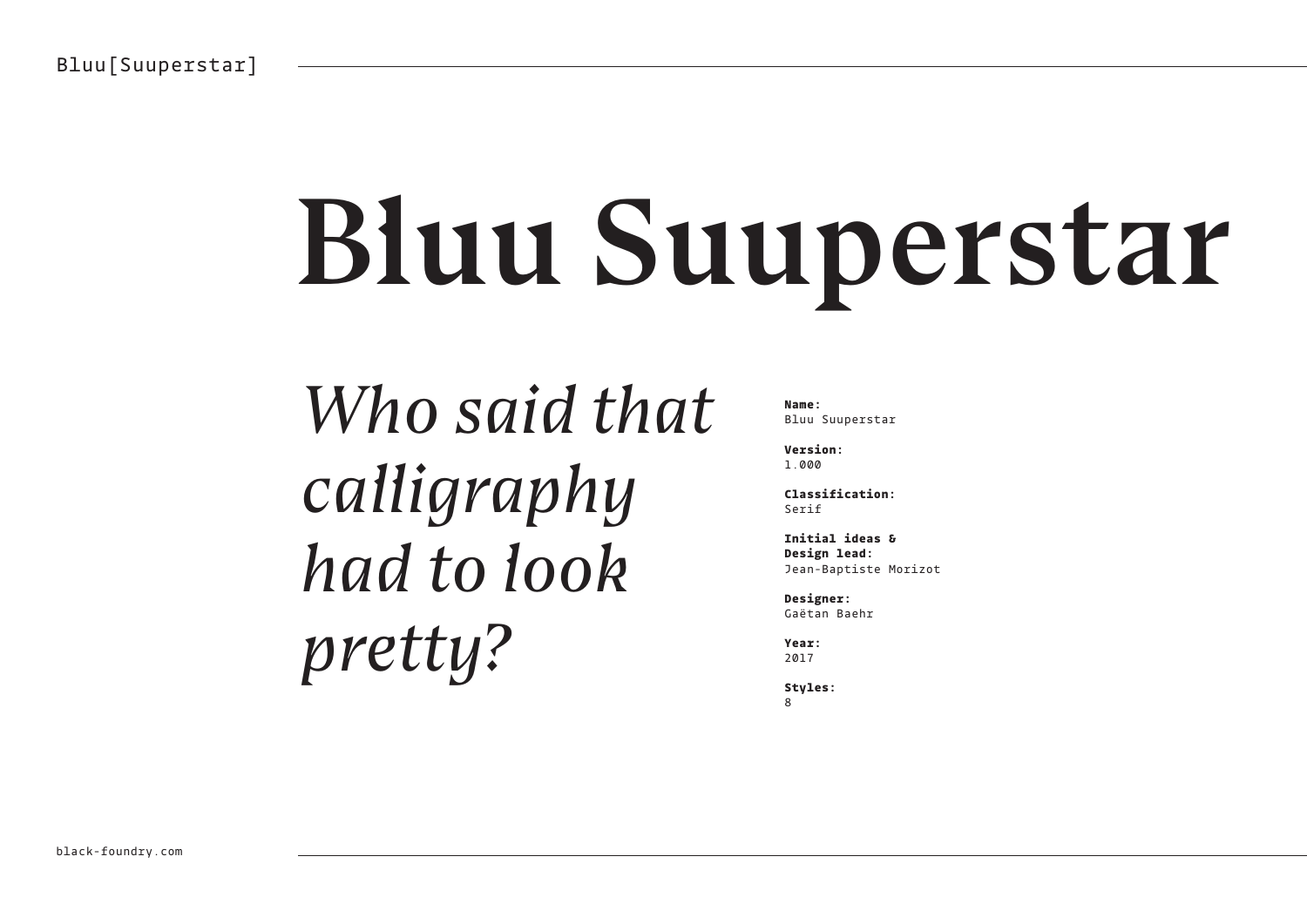

Bluu Suuperstar Regular *Bluu Suuperstar Italic* Bluu Suuperstar Medium *Bluu Suuperstar Medium Italic* **Bluu Suuperstar Bold** *Bluu Suuperstar Bold Italic* Bluu Suuperstar Medium<br>
Bluu Suuperstar Bold<br>
Bluu Suuperstar Bold<br>
Bluu Suuperstar Black<br>
Bluu Suuperstar Black<br>
Bluu Suuperstar Black Italic<br>
Bluu Suuperstar Black Italic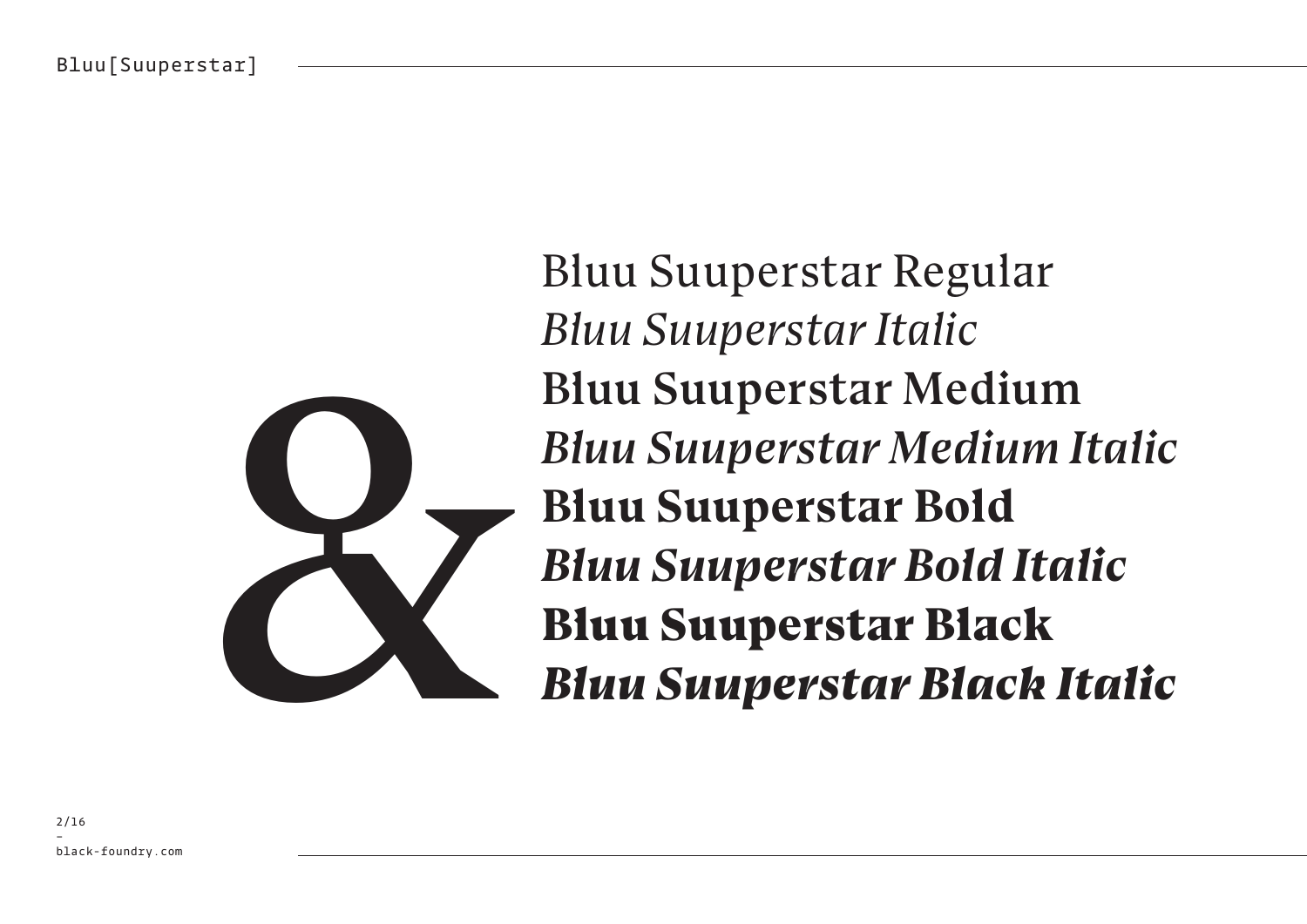### **ABOUT**

– Bluu Suuperstar Black - 56pt – Bluu Suuperstar Regular - 10pt – Bluu Suuperstar Black Italic - 370pt

# Who said that calligraphy had to look pretty?

Bluu Suuperstar is a brutalist serif typeface with prominent triangularwedges for serifs. The family's lighter fonts are optimised to support long passages of text, while the heavier styles are best used in larger sizes. Despite the initial appearance of some of its letterforms, Bluu Suuperstar is a masterful variation on the Garalde-style serif typeface theme; even though that style of letter is one that has been repeatedly turned to for inspiration, designer Jean-Baptiste Morizot proves here that not all of those results need look the same. The typeface's letters have a tall x-height; the diamond dots are a chief characteristic of its design – not only on the "i" and "j," but also in punctuation marks and diacritics. The lowercase "l" in each font includes a notch at the x-height on its left-hand side that mimics the other wedge-shaped serifs. The italic fonts have their own letter-construction model; they aren't slanted versions of the uprights, and the result is calligraphic and dynamic. Nothing in this family is soft or cuddly; Bluu Suuperstar is a sharp typeface, and you could cut things with its characters.

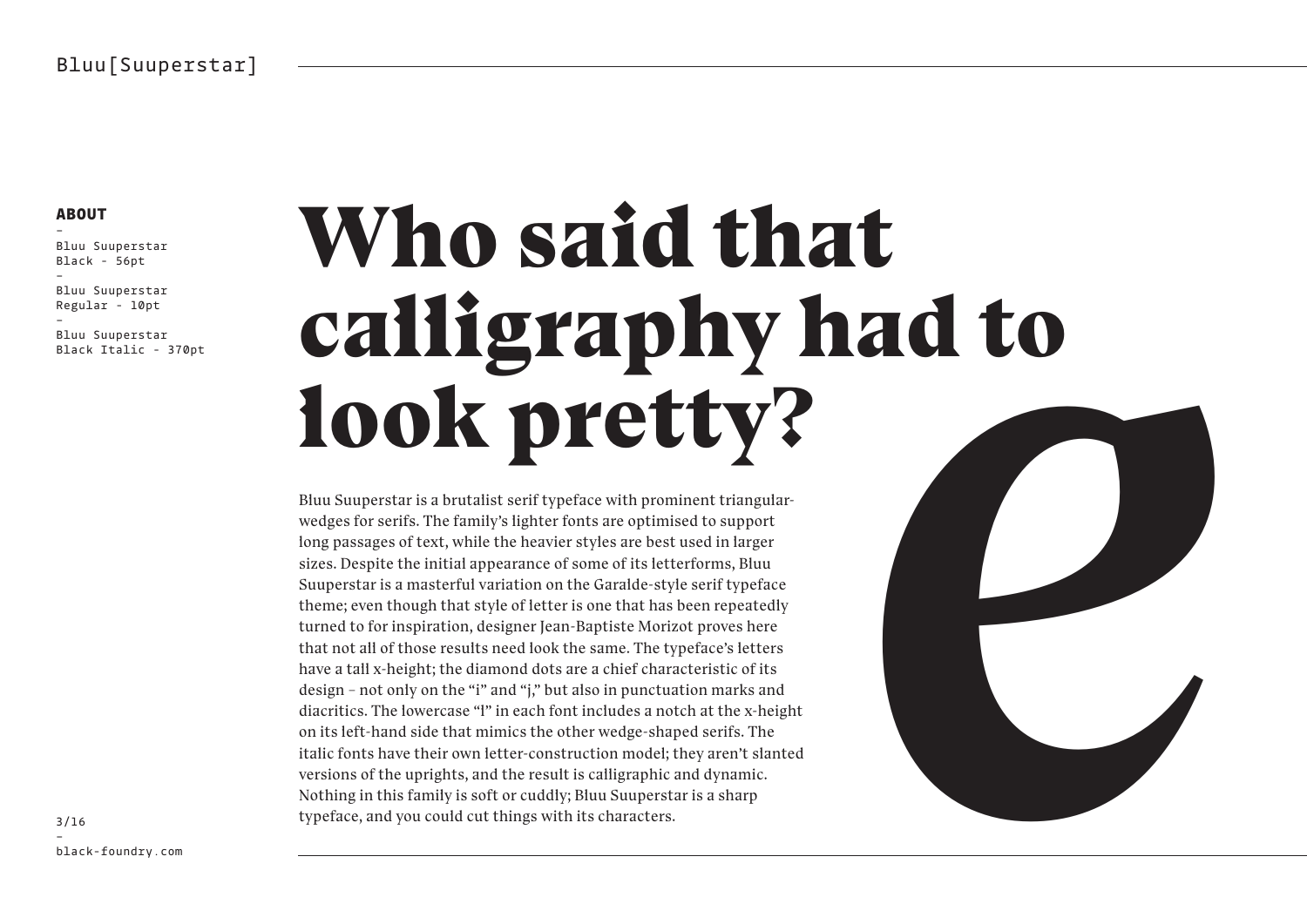– Bluu Suuperstar Regular - 15pt

#### **GLYPHSET** Uppercases

ABCDEFGHIJKLMNOPQRSTUVWXYZÆŒŁØĐÞFßÁÂÄÀÅÅÃĀĄÇĆČĊĎĐÉÊËÈĔĖĖĒĘ ĞĜĢĠĦĤĺĨĨĬĬĬĪĮĨĴIJĶĹĽĻĿÑŃŇŅŊÓÔÖŎŎŎŎŎŔŘŖŠŚŞŜȘŦŤŢŢÚÛÜŬŬŰŪŲŮŨŴŴŴŴ ÝŸŶŶŽŹ

### Lowercases

abcdefghijklmnopqrstuvwxyzæłøðþfßıjfifláâäàåãāąçćčĉċďđéêëèĕěēęğĝģģħĥíîïìĭīįîjìjķ ĸĺľļŀñńňņŋ'nóôöòõŏőōŕřŗšśşŝșŧťţțúûüùŭűūųůũẃŵẅẁýÿŷỳžźż

| Lining figures                               | Old-styles figures                                                                                                                                                                                                                                                                                                  | Tabular figures                                              | Currencies                                                                                                                   |  |
|----------------------------------------------|---------------------------------------------------------------------------------------------------------------------------------------------------------------------------------------------------------------------------------------------------------------------------------------------------------------------|--------------------------------------------------------------|------------------------------------------------------------------------------------------------------------------------------|--|
| 0123456789                                   | 0123456789                                                                                                                                                                                                                                                                                                          | 0123456789                                                   | ₡₩₪₫€₭₮₱₴₵₸₹₺₼₽                                                                                                              |  |
| Fractions                                    |                                                                                                                                                                                                                                                                                                                     |                                                              | Superiors and denominators                                                                                                   |  |
|                                              | $\frac{1}{2}$ $\frac{1}{3}$ $\frac{1}{4}$ $\frac{1}{5}$ $\frac{1}{6}$ $\frac{1}{7}$ $\frac{1}{8}$ $\frac{1}{9}$ $\frac{1}{9}$ $\frac{2}{3}$ $\frac{2}{5}$ $\frac{2}{9}$ $\frac{3}{4}$ $\frac{3}{5}$ $\frac{3}{7}$ $\frac{3}{8}$ $\frac{4}{5}$ $\frac{4}{7}$ $\frac{4}{9}$ $\frac{5}{9}$ $\frac{5}{7}$ $\frac{5}{9}$ |                                                              | 0123456789/0123456789                                                                                                        |  |
| Punctuation marks                            |                                                                                                                                                                                                                                                                                                                     | Miscellaneous symbols                                        | Case-sensitive punctuations                                                                                                  |  |
| .,:;?!¿;(){}[]/\_---  «»<>,,, <sup></sup> »+ |                                                                                                                                                                                                                                                                                                                     | $&\P$ <sup>†</sup> ‡§ <sup>*™®</sup> ©@ <sup>ao</sup> #Nº%‰e | $\omega$ $\omega$ $\{0\}$ $\{\}$ $\{-\frac{1}{2}\}$ $\langle \omega \rangle$                                                 |  |
| Arrows                                       | Alternate Arrows                                                                                                                                                                                                                                                                                                    | Alternate r                                                  | Alternate Ampresand                                                                                                          |  |
| <<<余₩善√◆◆◆◆ 京 ネ 当 些                          | <b>◆◆◆◆◆◆◆FR用当生</b>                                                                                                                                                                                                                                                                                                 | ГЃŤГ                                                         | $\&$                                                                                                                         |  |
| Ligatures                                    |                                                                                                                                                                                                                                                                                                                     | Math symbols                                                 |                                                                                                                              |  |
|                                              | fb ffb ff fff fh ffh fi ffi fj ffj fk ffk fl ffl                                                                                                                                                                                                                                                                    |                                                              | $+ - \times \div = - \times \times \pm \wedge \neq \infty \leq \geq \infty \lor \text{for } \pi \mu \sum \Omega \Delta \ell$ |  |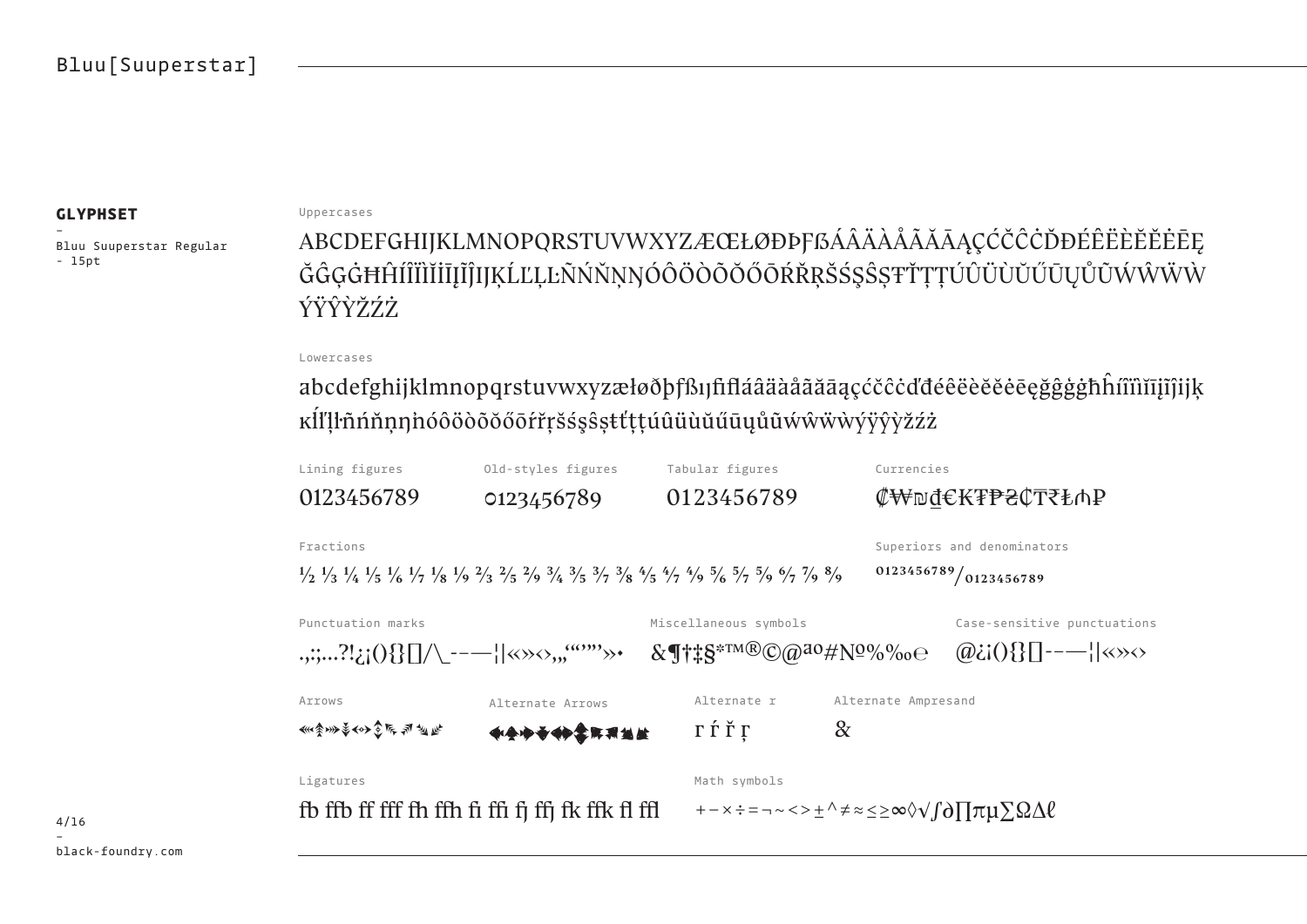### Bluu[Suuperstar]

–



Fractured curves

Pointy serifs

Oblique Axis Alternate r





Slashing italic Graphic shapes





Fang-shaped terminals

Fish-shaped arrows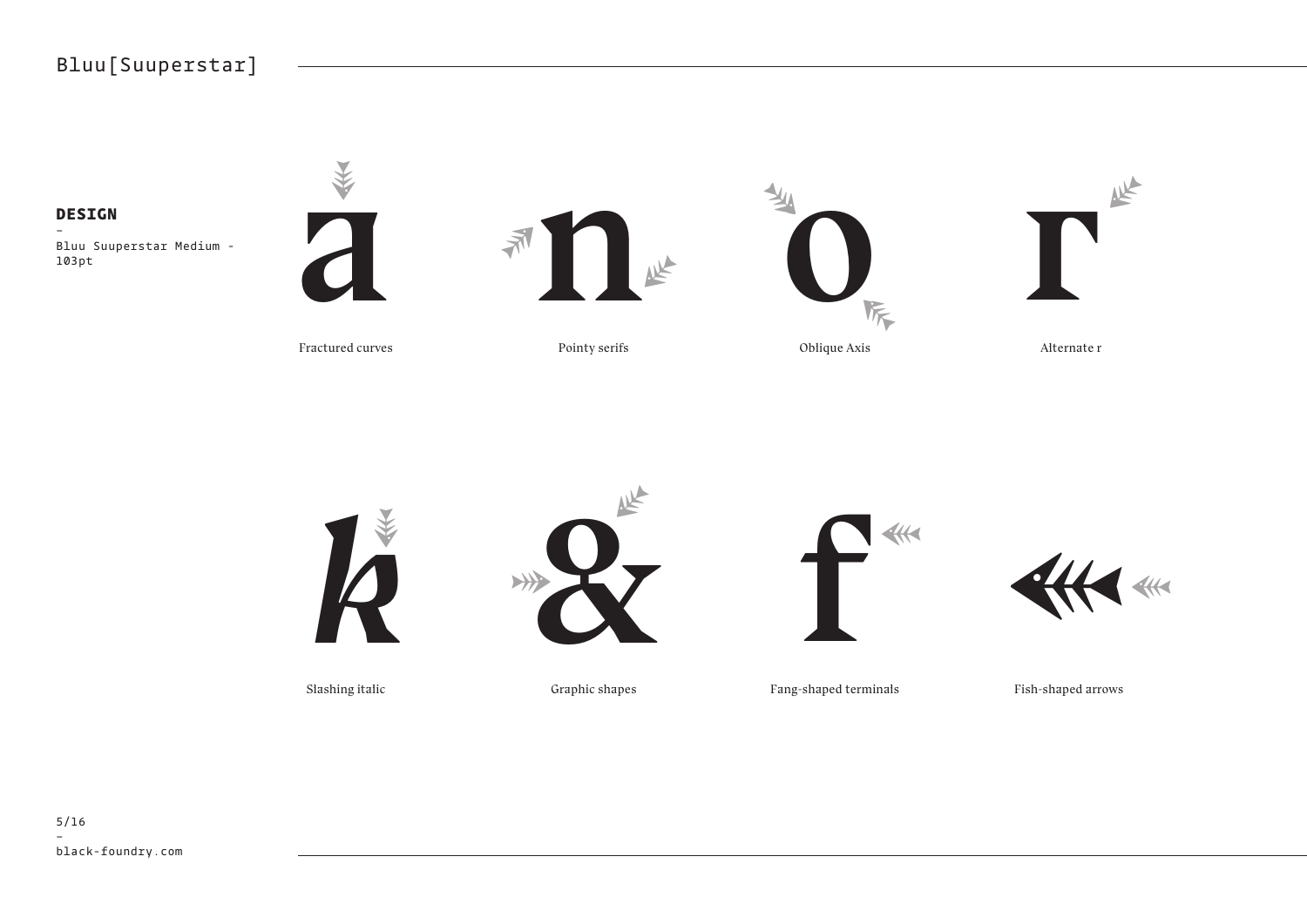### **FFATURES**

Bluu Suuperstar Bold  $-39pt$ 

Ligatures

## fh ffh ff fh fff ffh fi ffi fj ffj fik fik fi fil ct st

Figures



Fractions

 $\frac{1}{2}$   $\frac{1}{4}$   $\frac{1}{5}$   $\frac{1}{6}$   $\frac{1}{7}$   $\frac{1}{9}$   $\frac{2}{5}$  $\frac{2}{7}$   $\frac{2}{9}$   $\frac{3}{4}$   $\frac{3}{5}$   $\frac{3}{7}$   $\frac{4}{5}$   $\frac{4}{7}$  $\frac{4}{9}$  5/6  $\frac{5}{7}$  5/9  $\frac{6}{7}$  7/9  $\frac{8}{9}$ 

Case-sensitive punctuations

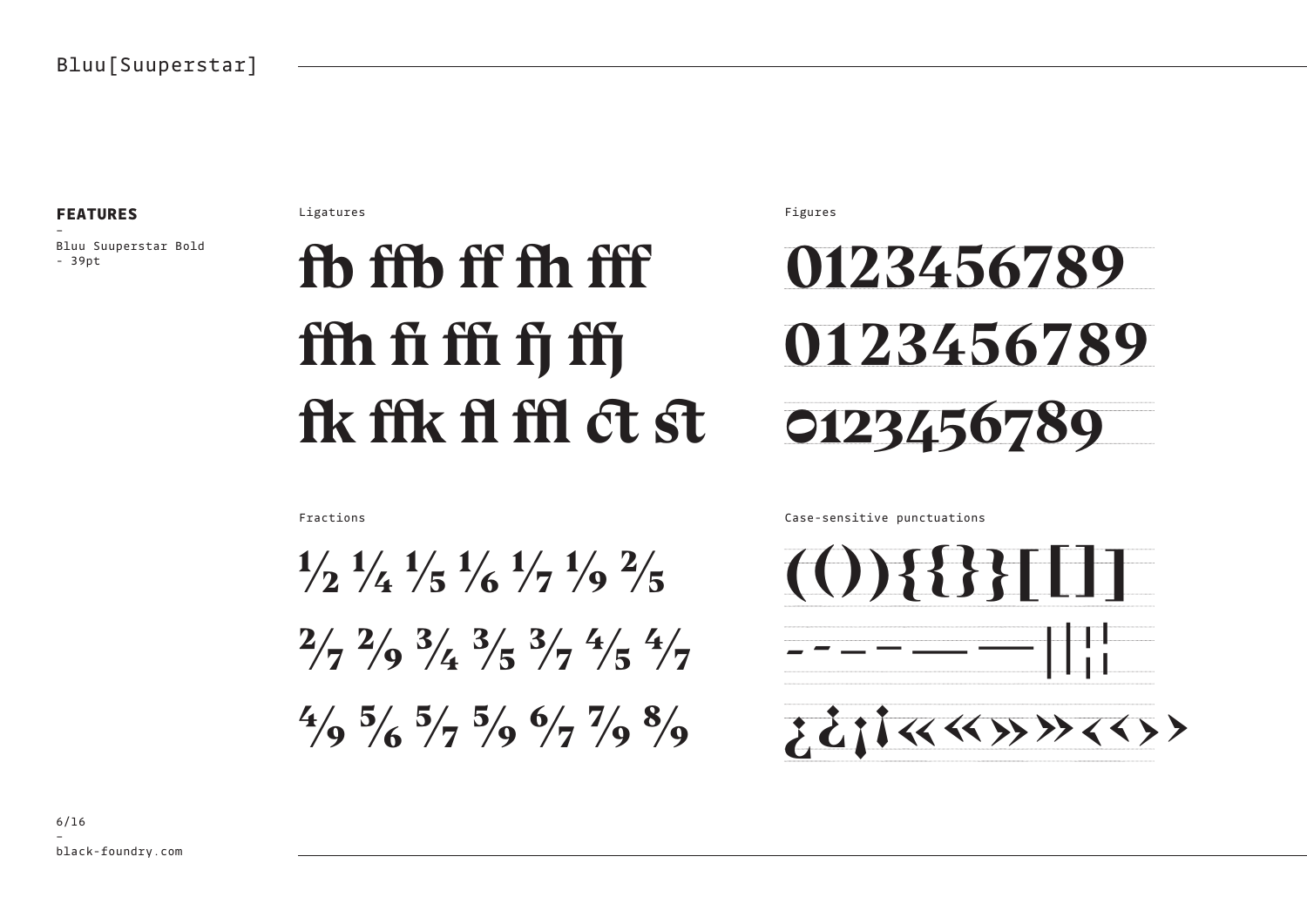### **FEATURES**

– Bluu Suuperstar Bold - 39pt

Bluu Suuperstar Regular - 39pt

Alternates r



Alternates &

&&**&**& **→** &&**&**& *&&&&* **→***&&&&*

Numerator, superior, denominator, inferior

13456 H0123456789 H0123456789 H0123456789 H0123456789

Alternate arrows

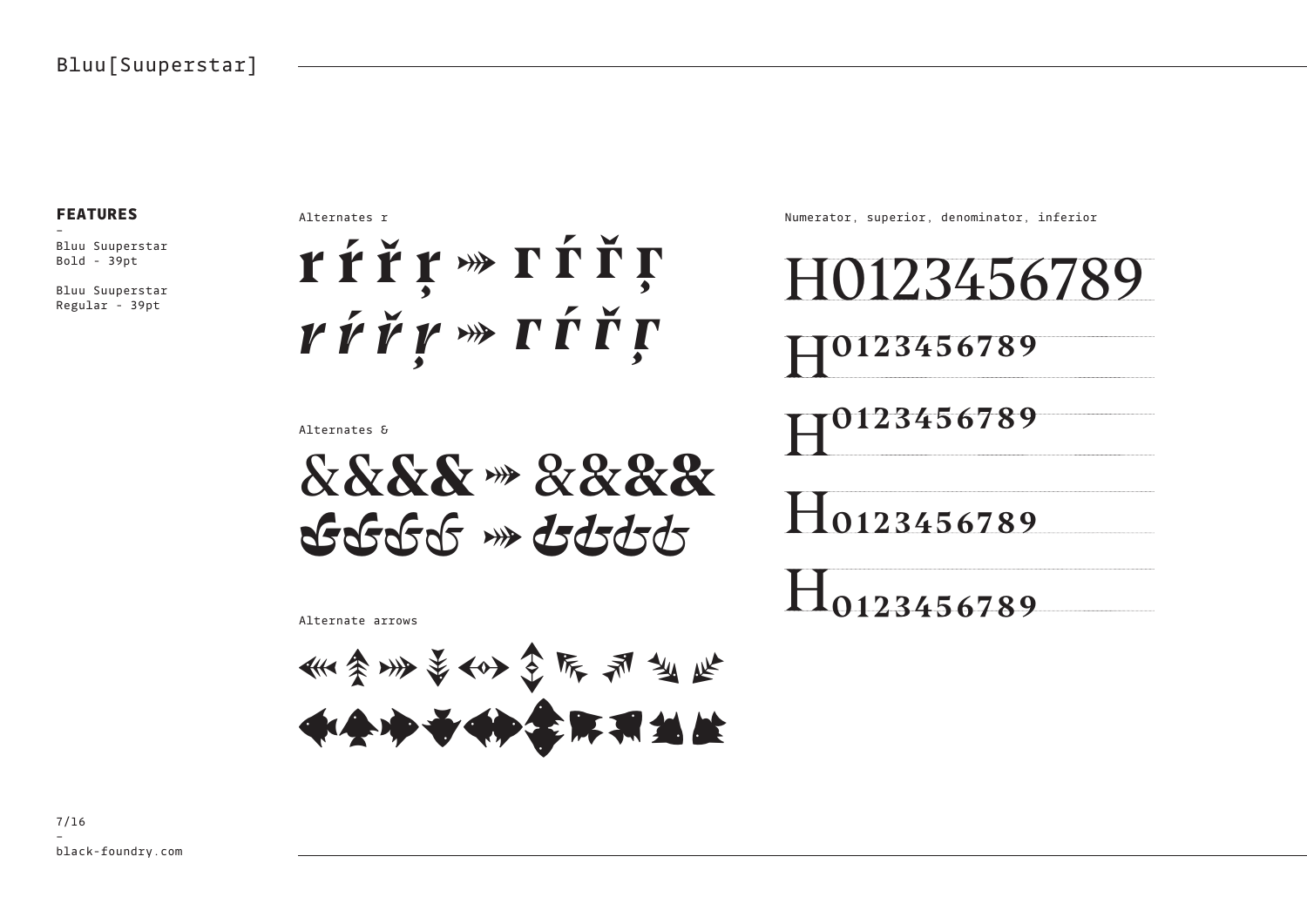– Bluu Suuperstar Regular

- 26pt - 12pt - 12pt - 12pt - 12pt - 12pt - 12pt - 12pt - 12pt - 12pt - 12pt - 12pt - 12pt - 12pt - 12pt - 12pt - 12pt - 12pt - 12pt - 12pt - 12pt - 12pt - 12pt - 12pt - 12pt - 12pt - 12pt - 12pt - 12pt - 12pt - 12pt - 12p

### Bluu Suuperstar is a brutalist serif typeface featuring very prominent triangular-wedges for serifs and terminals. In

Bluu Suuperstar is a brutalist serif typeface featuring very prominent triangularwedges for serifs and terminals. In certain places, strokes have been "broken," like in the upright fonts' lowercase "a," "g," and alternate "r." Any oddities within the design are still firmly within the canon of serif typography, including the crazy gamma-shaped alternate "r." Bluu Suuperstar does not alter the expected rhythm of a Garalde-style typeface. The family's lighter fonts are optimised to support long passages of text in applications intended to encourage immersive reading. The heavier styles are best used in large display sizes. Despite the initial appearance of some of its letterforms, Bluu Suuperstar is a masterful variation on the Garaldestyle serif typeface theme. Even though that style of letter is a well that designers repeatedly turn to for inspiration, Bluu Suuperstar proves that not all of the results need look the same. Bluu Sperstar's letters have a tall x-height, and the diamond dots are a chief characteristic of the design. These aren't only found on the "i" and "j," but also in punctuation marks and diacritics, too. The lowercase "l" in each font includes a notch at the x-height on its left-hand side; this mimics the wedge-

Bluu Suuperstar is a brutalist serif typeface featuring very prominent triangular-wedges for serifs and terminals. In certain places, strokes have been "broken," like in the upright fonts' lowercase "a," "g," and alternate "r." Any oddities within the design are still firmly within the canon of serif typography, including the crazy gamma-shaped alternate "r." Bluu Suuperstar does not alter the expected rhythm of a Garalde-style typeface. The family's lighter fonts are optimised to support long passages of text in

- 8pt - 16pt - 16pt - 16pt - 16pt - 16pt - 16pt - 16pt - 16pt - 16pt - 16pt - 16pt - 16pt - 16pt - 16pt - 16pt

Bluu Suuperstar is a brutalist serif typeface featuring very prominent triangular-wedges for serifs and terminals. In certain places, strokes have been "broken," like in the upright fonts' lowercase "a," "g," and alternate "r." Any oddities within the design are still firmly within the canon of serif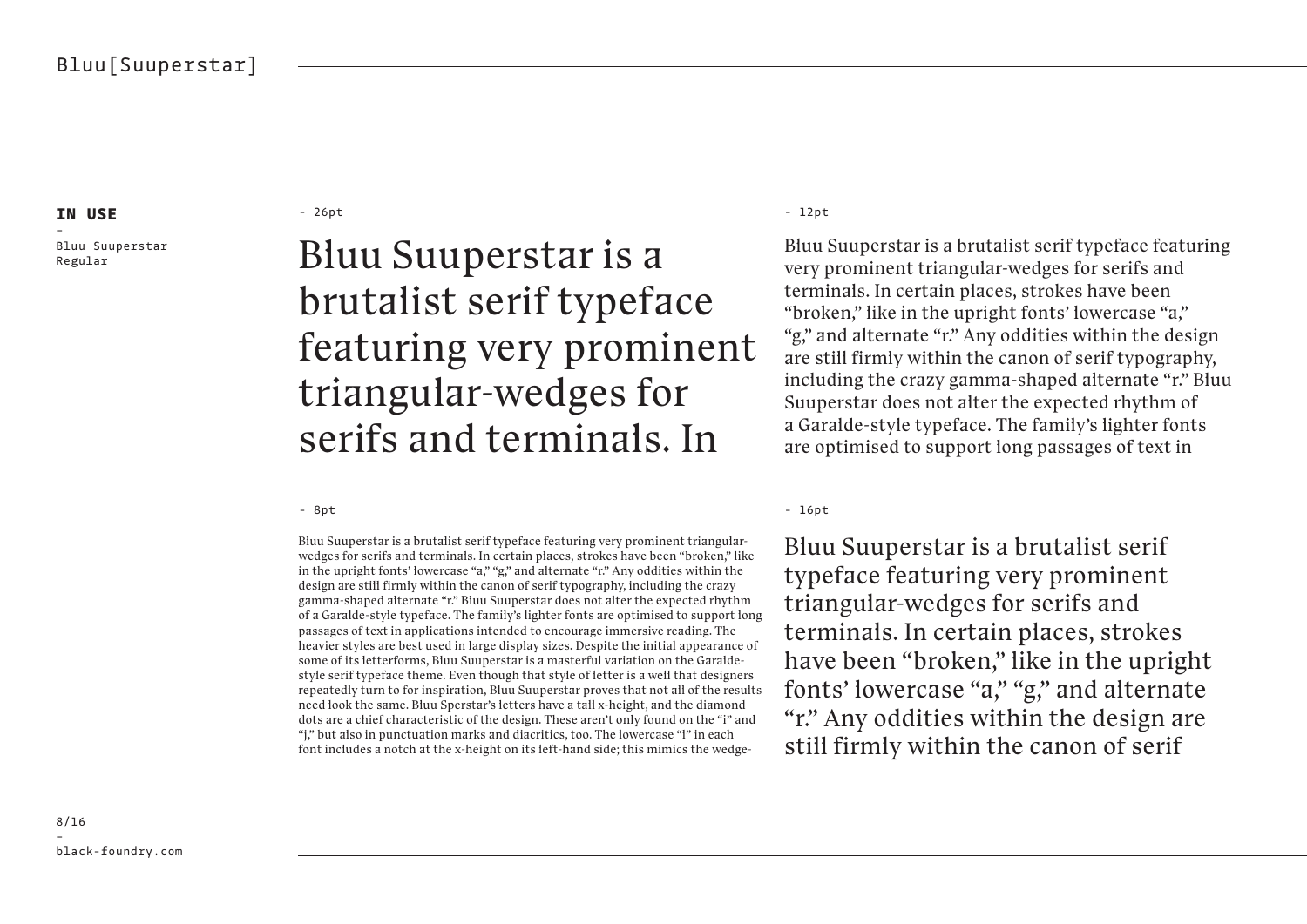– Bluu Suuperstar Italic

- 26pt - 12pt - 12pt - 12pt - 12pt - 12pt - 12pt - 12pt - 12pt - 12pt - 12pt - 12pt - 12pt - 12pt - 12pt - 12pt - 12pt - 12pt - 12pt - 12pt - 12pt - 12pt - 12pt - 12pt - 12pt - 12pt - 12pt - 12pt - 12pt - 12pt - 12pt - 12p

### *Bluu Suuperstar is a brutalist serif typeface featuring very prominent triangular-wedges for serifs and terminals. In*

*Bluu Suuperstar is a brutalist serif typeface featuring very prominent triangularwedges for serifs and terminals. In certain places, strokes have been "broken," like in the upright fonts' lowercase "a," "g," and alternate "r." Any oddities within the design are still firmly within the canon of serif typography, including the crazy gamma-shaped alternate "r." Bluu Suuperstar does not alter the expected rhythm of a Garalde-style typeface. The family's lighter fonts are optimised to support long passages of text in applications intended to encourage immersive reading. The heavier styles are best used in large display sizes. Despite the initial appearance of some of its letterforms, Bluu Suuperstar is a masterful variation on the Garalde-style serif typeface theme. Even though that style of letter is a well that designers repeatedly turn to for inspiration, Bluu Suuperstar proves that not all of the results need look the same. Bluu Sperstar's letters have a tall x-height, and the diamond dots are a chief characteristic of the design. These aren't only found on the "i" and "j," but also in punctuation marks and diacritics, too. The lowercase "l" in each font includes a notch at the x-height on its left-hand side; this mimics the wedge-shaped serifs found at the tops of so many of the* 

*Bluu Suuperstar is a brutalist serif typeface featuring very prominent triangular-wedges for serifs and terminals. In certain places, strokes have been "broken," like in the upright fonts' lowercase "a," "g," and alternate "r." Any oddities within the design are still firmly within the canon of serif typography, including the crazy gamma-shaped alternate "r." Bluu Suuperstar does not alter the expected rhythm of a Garalde-style typeface. The family's lighter fonts are optimised to support long passages of text in applications intended to encourage immersive reading.* 

- 8pt - 16pt - 16pt - 16pt - 16pt - 16pt - 16pt - 16pt - 16pt - 16pt - 16pt - 16pt - 16pt - 16pt - 16pt - 16pt

*Bluu Suuperstar is a brutalist serif typeface featuring very prominent triangularwedges for serifs and terminals. In certain places, strokes have been "broken," like in the upright fonts' lowercase "a," "g," and alternate "r." Any oddities within the design are still firmly within the canon of serif typography, including the crazy gamma-*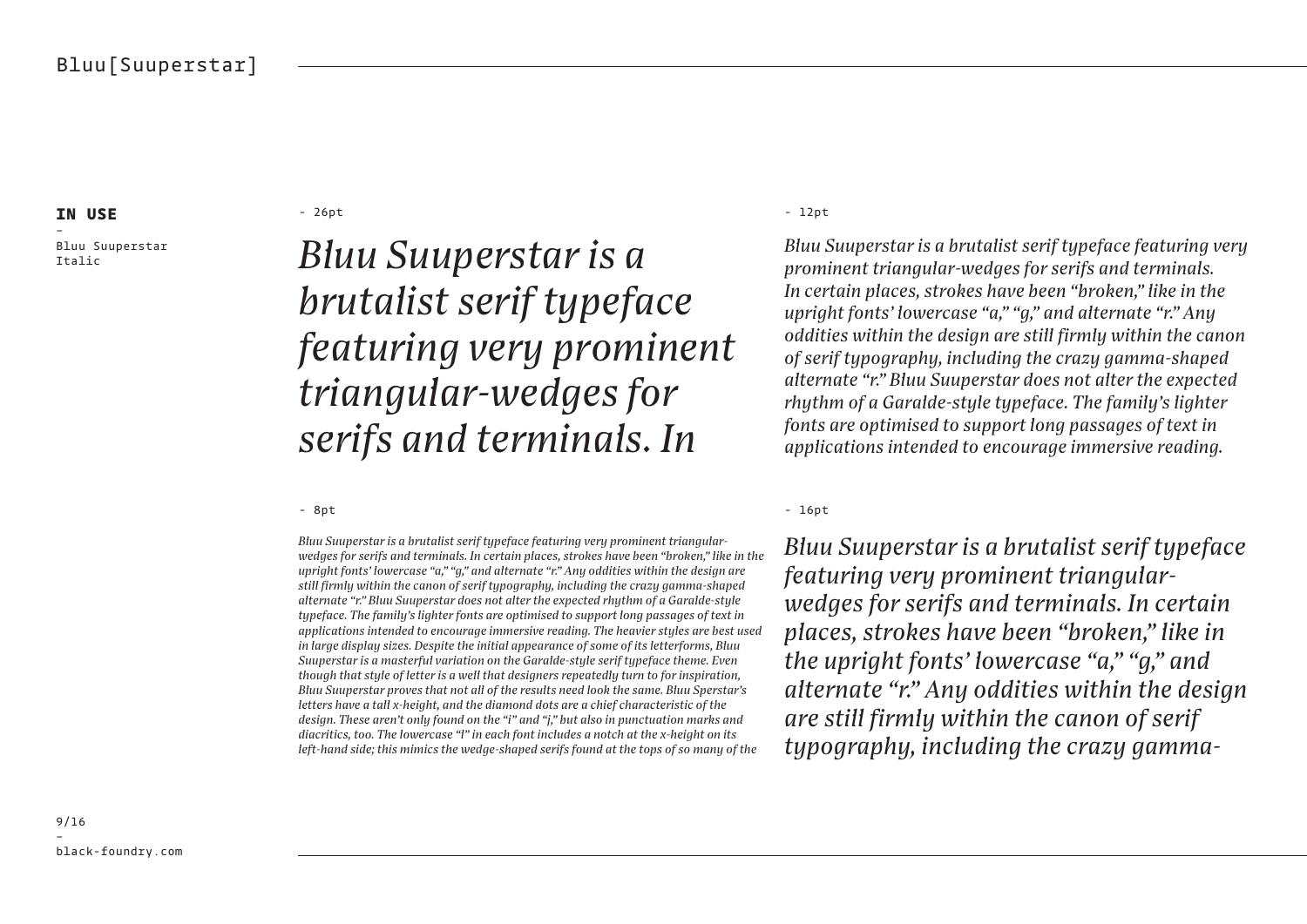– Bluu Suuperstar Medium

- 26pt - 12pt - 12pt - 12pt - 12pt - 12pt - 12pt - 12pt - 12pt - 12pt - 12pt - 12pt - 12pt - 12pt - 12pt - 12pt - 12pt - 12pt - 12pt - 12pt - 12pt - 12pt - 12pt - 12pt - 12pt - 12pt - 12pt - 12pt - 12pt - 12pt - 12pt - 12p

### Bluu Suuperstar is a brutalist serif typeface featuring very prominent triangularwedges for serifs and

- 8pt

Bluu Suuperstar is a brutalist serif typeface featuring very prominent triangularwedges for serifs and terminals. In certain places, strokes have been "broken," like in the upright fonts' lowercase "a," "g," and alternate "r." Any oddities within the design are still firmly within the canon of serif typography, including the crazy gamma-shaped alternate "r." Bluu Suuperstar does not alter the expected rhythm of a Garalde-style typeface. The family's lighter fonts are optimised to support long passages of text in applications intended to encourage immersive reading. The heavier styles are best used in large display sizes. Despite the initial appearance of some of its letterforms, Bluu Suuperstar is a masterful variation on the Garalde-style serif typeface theme. Even though that style of letter is a well that designers repeatedly turn to for inspiration, Bluu Suuperstar proves that not all of the results need look the same. Bluu Sperstar's letters have a tall x-height, and the diamond dots are a chief characteristic of the design. These aren't only found on the "i" and "j," but also in punctuation marks and diacritics, too. The lowercase "l" in each font includes a notch at the x-height on its left-

Bluu Suuperstar is a brutalist serif typeface featuring very prominent triangular-wedges for serifs and terminals. In certain places, strokes have been "broken," like in the upright fonts' lowercase "a," "g," and alternate "r." Any oddities within the design are still firmly within the canon of serif typography, including the crazy gamma-shaped alternate "r." Bluu Suuperstar does not alter the expected rhythm of a Garalde-style typeface. The family's lighter fonts are optimised to support long passages of text

- 16pt

Bluu Suuperstar is a brutalist serif typeface featuring very prominent triangular-wedges for serifs and terminals. In certain places, strokes have been "broken," like in the upright fonts' lowercase "a," "g," and alternate "r." Any oddities within the design are still firmly within the canon of serif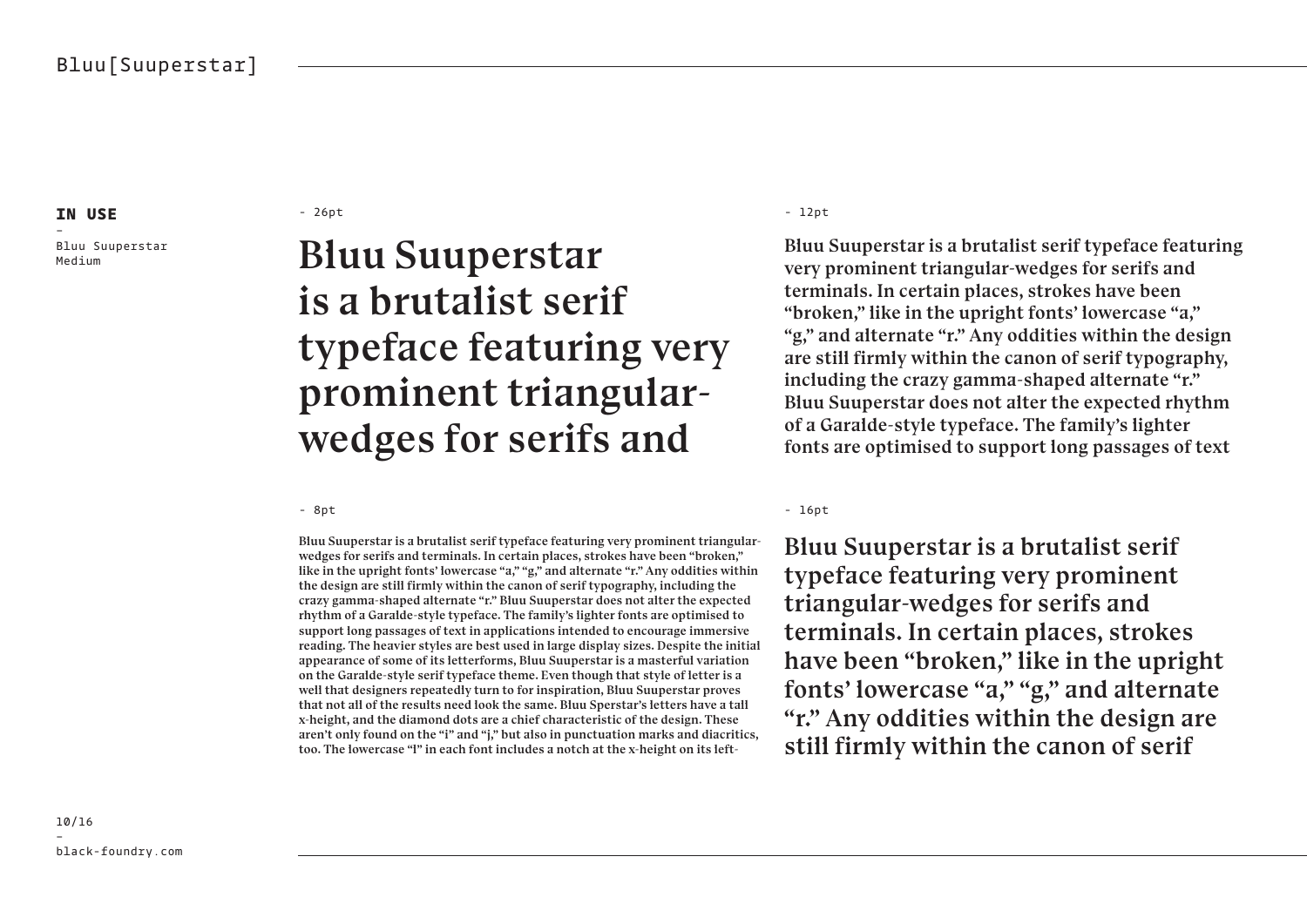– Bluu Suuperstar Medium

- 26pt - 12pt - 12pt - 12pt - 12pt - 12pt - 12pt - 12pt - 12pt - 12pt - 12pt - 12pt - 12pt - 12pt - 12pt - 12pt - 12pt - 12pt - 12pt - 12pt - 12pt - 12pt - 12pt - 12pt - 12pt - 12pt - 12pt - 12pt - 12pt - 12pt - 12pt - 12p

### *Bluu Suuperstar is a brutalist serif typeface featuring very prominent triangular-wedges for serifs and terminals. In*

- 8pt

*Bluu Suuperstar is a brutalist serif typeface featuring very prominent triangularwedges for serifs and terminals. In certain places, strokes have been "broken," like in the upright fonts' lowercase "a," "g," and alternate "r." Any oddities within the design are still firmly within the canon of serif typography, including the crazy gamma-shaped alternate "r." Bluu Suuperstar does not alter the expected rhythm of a Garalde-style typeface. The family's lighter fonts are optimised to support long passages of text in applications intended to encourage immersive reading. The heavier styles are best used in large display sizes. Despite the initial appearance of some of its letterforms, Bluu Suuperstar is a masterful variation on the Garaldestyle serif typeface theme. Even though that style of letter is a well that designers repeatedly turn to for inspiration, Bluu Suuperstar proves that not all of the results need look the same. Bluu Sperstar's letters have a tall x-height, and the diamond dots are a chief characteristic of the design. These aren't only found on the "i" and "j," but also in punctuation marks and diacritics, too. The lowercase "l" in each font includes a notch at the x-height on its left-hand side; this mimics the wedge-shaped* 

*Bluu Suuperstar is a brutalist serif typeface featuring very prominent triangular-wedges for serifs and terminals. In certain places, strokes have been "broken," like in the upright fonts' lowercase "a," "g," and alternate "r." Any oddities within the design are still firmly within the canon of serif typography, including the crazy gamma-shaped alternate "r." Bluu Suuperstar does not alter the expected rhythm of a Garalde-style typeface. The family's lighter fonts are optimised to support long passages of text in applications intended* 

- 16pt

*Bluu Suuperstar is a brutalist serif typeface featuring very prominent triangular-wedges for serifs and terminals. In certain places, strokes have been "broken," like in the upright fonts' lowercase "a," "g," and alternate "r." Any oddities within the design are still firmly within the canon of serif* 

11/16 – black-foundry.com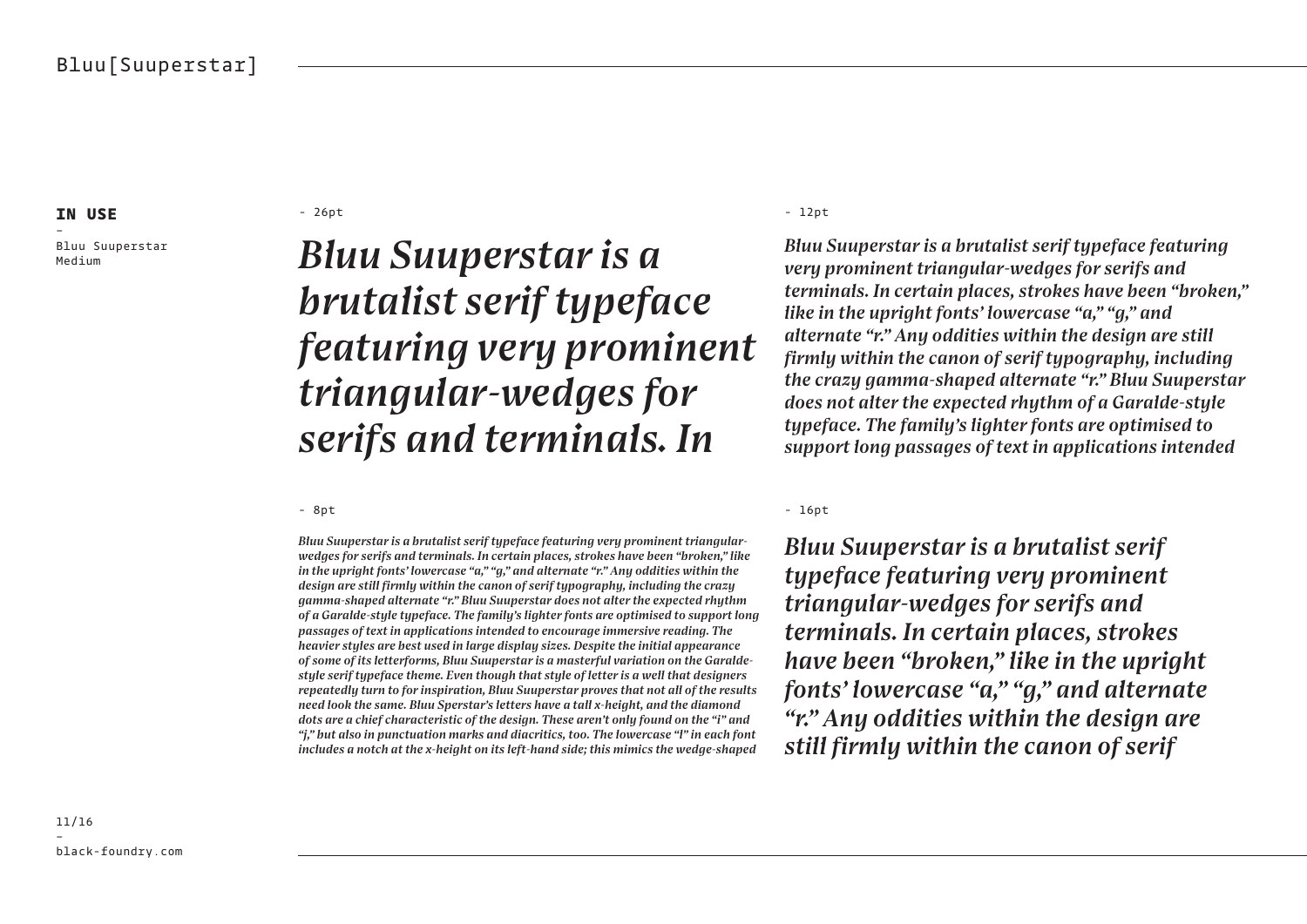– Bluu Suuperstar

#### - 26pt - 12pt - 12pt - 12pt - 12pt - 12pt - 12pt - 12pt - 12pt - 12pt - 12pt - 12pt - 12pt - 12pt - 12pt - 12pt - 12pt - 12pt - 12pt - 12pt - 12pt - 12pt - 12pt - 12pt - 12pt - 12pt - 12pt - 12pt - 12pt - 12pt - 12pt - 12p

### **Bluu Suuperstar Bluu Suuperstar is a brutalist serif typeface featuring very prominent triangularwedges for serifs and**

**Bluu Suuperstar is a brutalist serif typeface featuring very prominent triangular-wedges for serifs and terminals. In certain places, strokes have been "broken," like in the upright fonts' lowercase "a," "g," and alternate "r." Any oddities within the design are still firmly within the canon of serif typography, including the crazy gamma-shaped alternate "r." Bluu Suuperstar does not alter the expected rhythm of a Garalde-style typeface. The family's lighter fonts are optimised to support long passages of text in applications intended to encourage immersive reading. The heavier styles are best used in large display sizes. Despite the initial appearance of some of its letterforms, Bluu Suuperstar is a masterful variation on the Garalde-style serif typeface theme. Even though that style of letter is a well that designers repeatedly turn to for inspiration, Bluu Suuperstar proves that not all of the results need look the same. Bluu Sperstar's letters have a tall x-height, and the diamond dots are a chief characteristic of the design. These aren't only found on the "i" and "j," but also in punctuation marks and diacritics, too. The lowercase "l" in each font** 

**Bluu Suuperstar is a brutalist serif typeface featuring very prominent triangular-wedges for serifs and terminals. In certain places, strokes have been "broken," like in the upright fonts' lowercase "a," "g," and alternate "r." Any oddities within the design are still firmly within the canon of serif typography, including the crazy gamma-shaped alternate "r." Bluu Suuperstar does not alter the expected rhythm of a Garalde-style typeface. The family's lighter fonts are optimised to support** 

- 8pt - 16pt - 16pt - 16pt - 16pt - 16pt - 16pt - 16pt - 16pt - 16pt - 16pt - 16pt - 16pt - 16pt - 16pt - 16pt

**Bluu Suuperstar is a brutalist serif typeface featuring very prominent triangular-wedges for serifs and terminals. In certain places, strokes have been "broken," like in the upright fonts' lowercase "a," "g," and alternate "r." Any oddities within the design are still firmly within the canon of** 

12/16 – black-foundry.com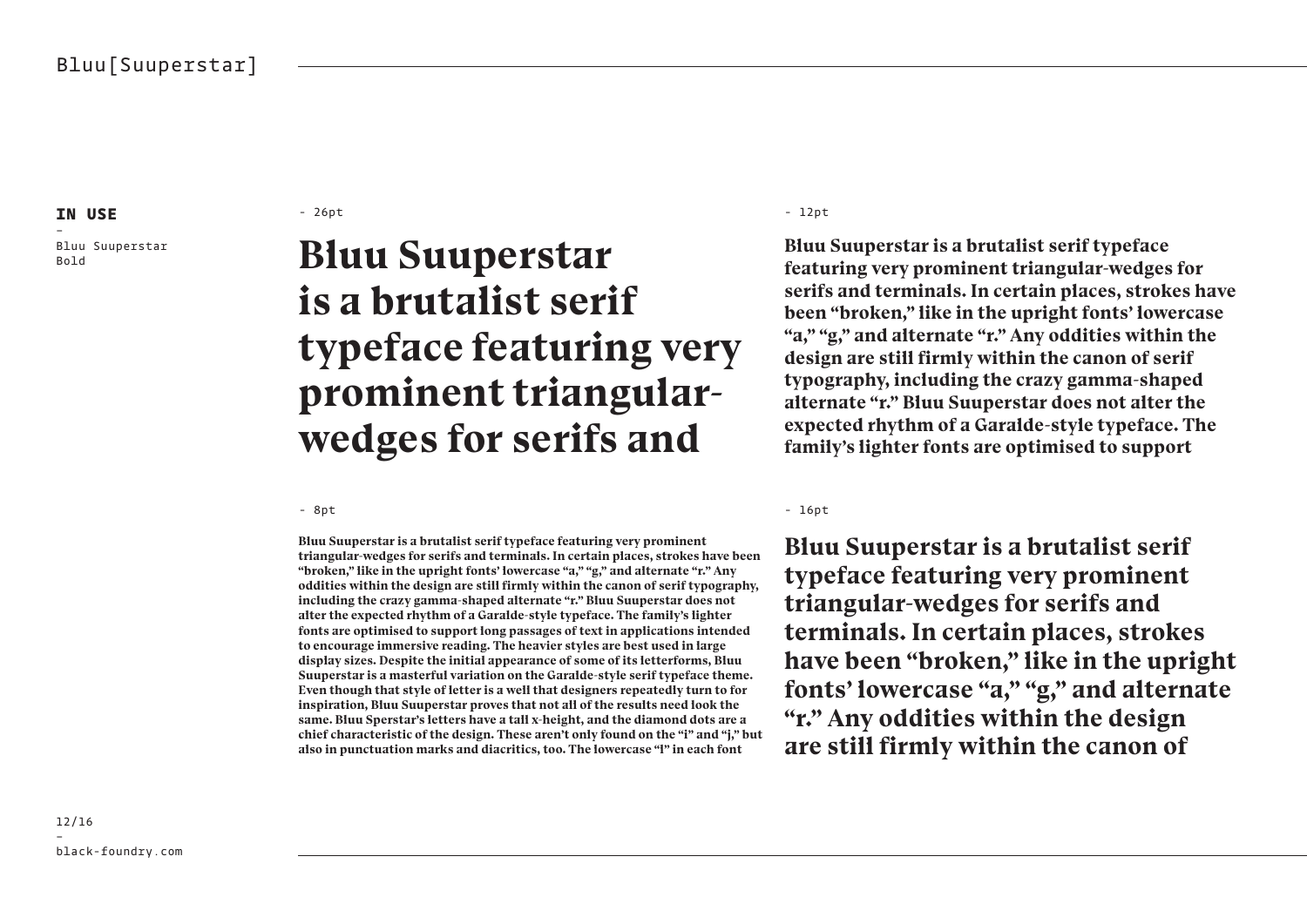– Bluu Suuperstar

#### - 26pt - 12pt - 12pt - 12pt - 12pt - 12pt - 12pt - 12pt - 12pt - 12pt - 12pt - 12pt - 12pt - 12pt - 12pt - 12pt - 12pt - 12pt - 12pt - 12pt - 12pt - 12pt - 12pt - 12pt - 12pt - 12pt - 12pt - 12pt - 12pt - 12pt - 12pt - 12p

### **Bluu Suuperstar** *Bluu Suuperstar* **Bluu Suuperstar** *is a brutalist serif typeface featuring very prominent triangularwedges for serifs and*

*Bluu Suuperstar is a brutalist serif typeface featuring very prominent triangular-wedges for serifs and terminals. In certain places, strokes have been "broken," like in the upright fonts' lowercase "a," "g," and alternate "r." Any oddities within the design are still firmly within the canon of serif typography, including the crazy gamma-shaped alternate "r." Bluu Suuperstar does not alter the expected rhythm of a Garalde-style typeface. The family's lighter fonts are optimised to support long passages of text in applications intended to encourage immersive reading. The heavier styles are best used in large display sizes. Despite the initial appearance of some of its letterforms, Bluu Suuperstar is a masterful variation on the Garalde-style serif typeface theme. Even though that style of letter is a well that designers repeatedly turn to for inspiration, Bluu Suuperstar proves that not all of the results need look the same. Bluu Sperstar's letters have a tall x-height, and the diamond dots are a chief characteristic of the design. These aren't only found on the "i" and "j," but also in punctuation marks and diacritics, too. The lowercase "l" in each font includes a notch at the x-height* 

*Bluu Suuperstar is a brutalist serif typeface featuring very prominent triangular-wedges for serifs and terminals. In certain places, strokes have been "broken," like in the upright fonts' lowercase "a," "g," and alternate "r." Any oddities within the design are still firmly within the canon of serif typography, including the crazy gamma-shaped alternate "r." Bluu Suuperstar does not alter the expected rhythm of a Garalde-style typeface. The family's lighter fonts are optimised to support long passages of text* 

#### - 8pt - 16pt - 16pt - 16pt - 16pt - 16pt - 16pt - 16pt - 16pt - 16pt - 16pt - 16pt - 16pt - 16pt - 16pt - 16pt

*Bluu Suuperstar is a brutalist serif typeface featuring very prominent triangular-wedges for serifs and terminals. In certain places, strokes have been "broken," like in the upright fonts' lowercase "a," "g," and alternate "r." Any oddities within the design are still firmly within the canon of*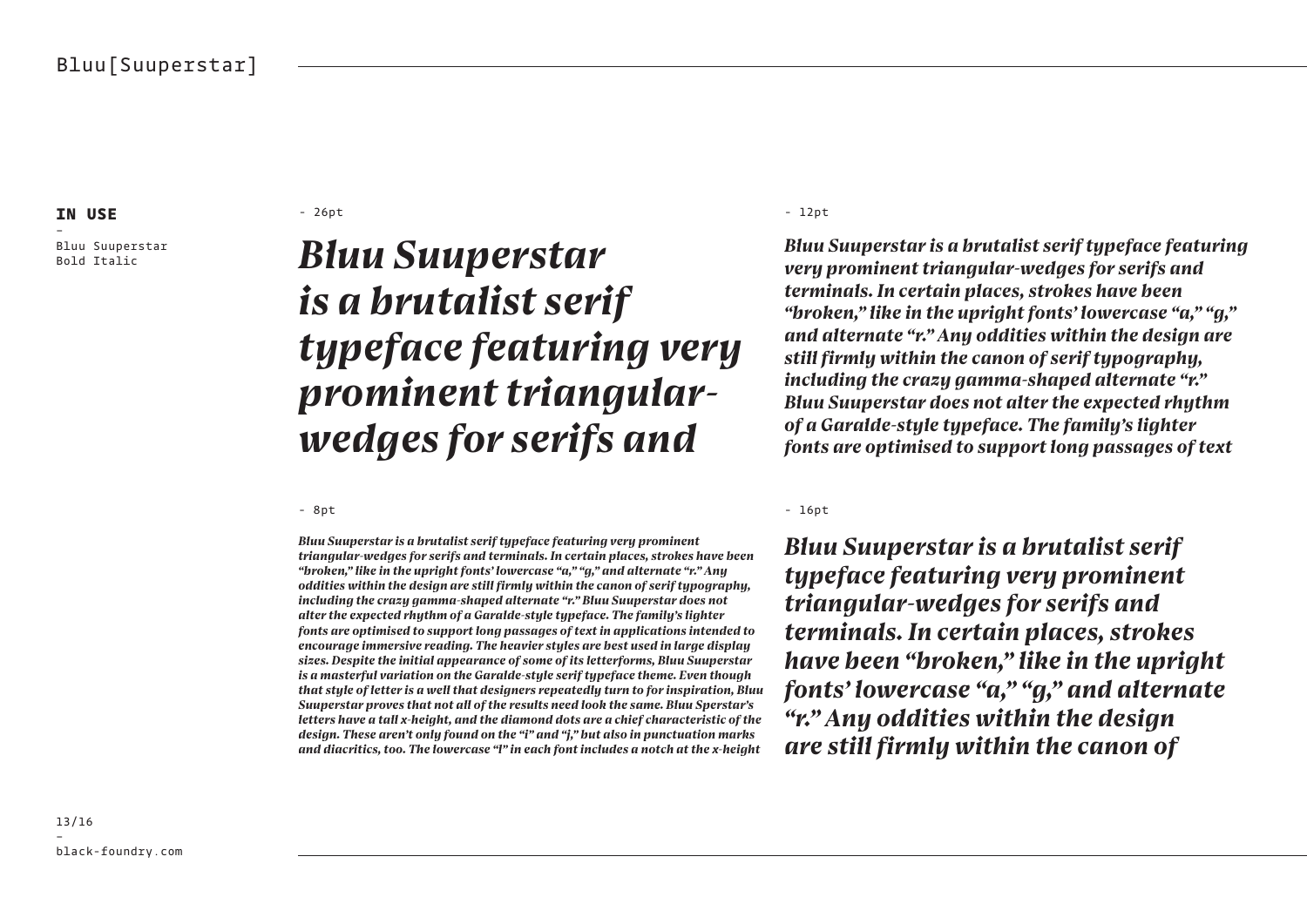– Bluu Suuperstar

#### - 26pt - 12pt - 12pt - 12pt - 12pt - 12pt - 12pt - 12pt - 12pt - 12pt - 12pt - 12pt - 12pt - 12pt - 12pt - 12pt - 12pt - 12pt - 12pt - 12pt - 12pt - 12pt - 12pt - 12pt - 12pt - 12pt - 12pt - 12pt - 12pt - 12pt - 12pt - 12p

### Bluu Suuperstar **Bluu Suuperstar** is a brutalist serif typeface featuring very prominent triangularwedges for serifs and

Bluu Suuperstar is a brutalist serif typeface featuring very prominent triangular-wedges for serifs and terminals. In certain places, strokes have been "broken," like in the upright fonts' lowercase "a," "g," and alternate "r." Any oddities within the design are still firmly within the canon of serif typography, including the crazy gamma-shaped alternate "r." Bluu Suuperstar does not alter the expected rhythm of a Garalde-style typeface. The family's lighter fonts are optimised to support long passages of text in applications intended to encourage immersive reading. The heavier styles are best used in large display sizes. Despite the initial appearance of some of its letterforms, Bluu Suuperstar is a masterful variation on the Garalde-style serif typeface theme. Even though that style of letter is a well that designers repeatedly turn to for inspiration, Bluu Suuperstar proves that not all of the results need look the same. Bluu Sperstar's letters have a tall x-height, and the diamond dots are a chief characteristic of the design. These aren't only found on the "i" and "j," but also in punctuation marks and diacritics, too.

Bluu Suuperstar is a brutalist serif typeface featuring very prominent triangular-wedges for serifs and terminals. In certain places, strokes have been "broken," like in the upright fonts' lowercase "a," "g," and alternate "r." Any oddities within the design are still firmly within the canon of serif typography, including the crazy gamma-shaped alternate "r." Bluu Suuperstar does not alter the expected rhythm of a Garalde-style typeface. The family's lighter fonts are optimised to support

- 8pt - 16pt - 16pt - 16pt - 16pt - 16pt - 16pt - 16pt - 16pt - 16pt - 16pt - 16pt - 16pt - 16pt - 16pt - 16pt

Bluu Suuperstar is a brutalist serif typeface featuring very prominent triangular-wedges for serifs and terminals. In certain places, strokes have been "broken," like in the upright fonts' lowercase "a," "g," and alternate "r." Any oddities within the design are still firmly within the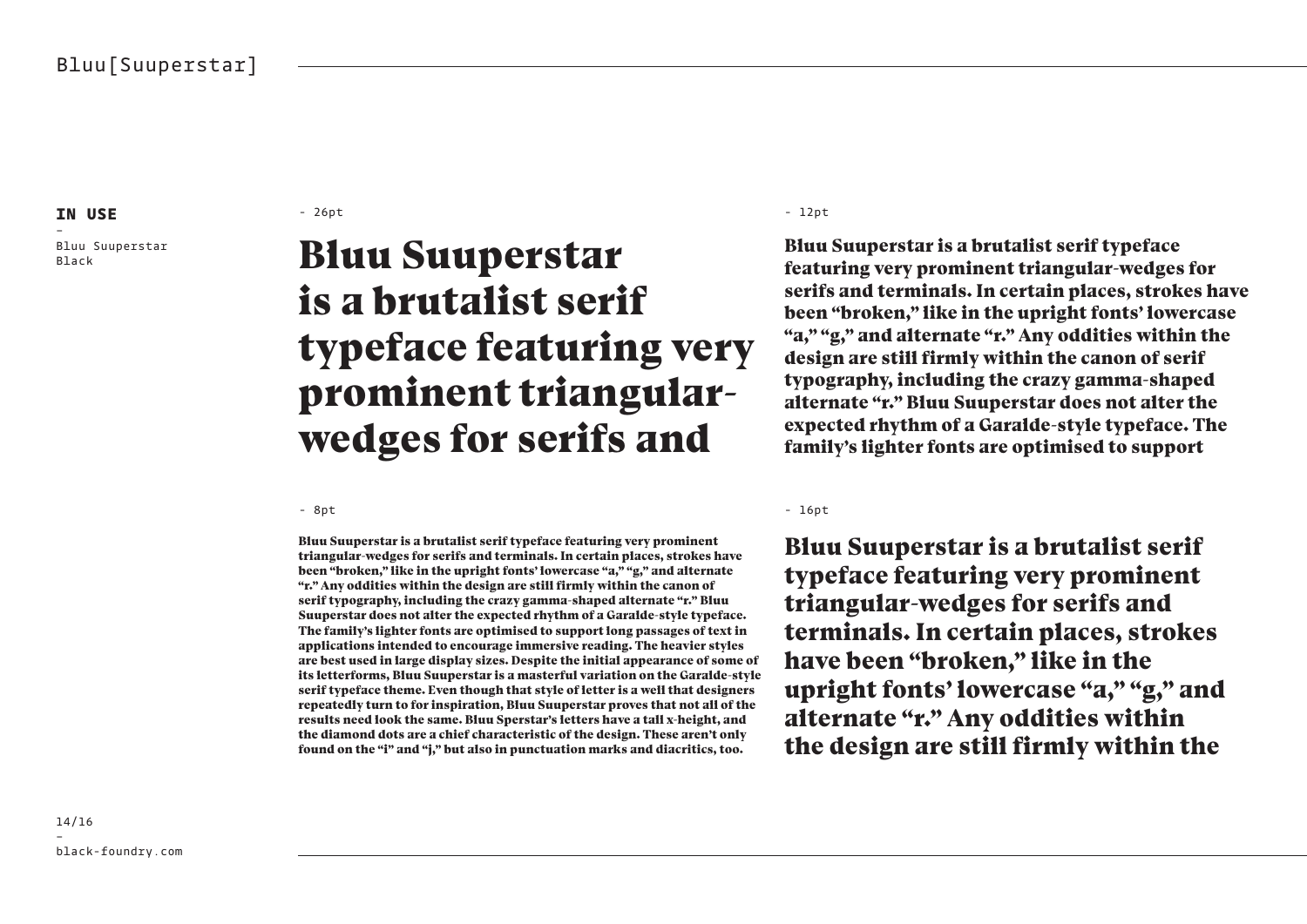– Bluu Suuperstar

#### - 26pt - 12pt - 12pt - 12pt - 12pt - 12pt - 12pt - 12pt - 12pt - 12pt - 12pt - 12pt - 12pt - 12pt - 12pt - 12pt - 12pt - 12pt - 12pt - 12pt - 12pt - 12pt - 12pt - 12pt - 12pt - 12pt - 12pt - 12pt - 12pt - 12pt - 12pt - 12p

### **Bluu Suuperstar Bluu Suuperstar** *is a brutalist serif typeface featuring very prominent triangularwedges for serifs and*

*Bluu Suuperstar is a brutalist serif typeface featuring very prominent triangular-wedges for serifs and terminals. In certain places, strokes have been "broken," like in the upright fonts' lowercase "a," "g," and alternate "r." Any oddities within the design are still firmly within the canon of serif typography, including the crazy gamma-shaped alternate "r." Bluu Suuperstar does not alter the expected rhythm of a Garalde-style typeface. The family's lighter fonts are optimised to support long passages of text in applications intended to encourage immersive reading. The heavier styles are best used in large display sizes. Despite the initial appearance of some of its letterforms, Bluu Suuperstar is a masterful variation on the Garalde-style serif typeface theme. Even though that style of letter is a well that designers repeatedly turn to for inspiration, Bluu Suuperstar proves that not all of the results need look the same. Bluu Sperstar's letters have a tall x-height, and the diamond dots are a chief characteristic of the design. These aren't only found on the "i" and "j," but also in punctuation marks and diacritics,* 

*Bluu Suuperstar is a brutalist serif typeface featuring very prominent triangular-wedges for serifs and terminals. In certain places, strokes have been "broken," like in the upright fonts' lowercase "a," "g," and alternate "r." Any oddities within the design are still firmly within the canon of serif typography, including the crazy gamma-shaped alternate "r." Bluu Suuperstar does not alter the expected rhythm of a Garalde-style typeface. The family's lighter fonts are optimised to support* 

- 8pt - 16pt - 16pt - 16pt - 16pt - 16pt - 16pt - 16pt - 16pt - 16pt - 16pt - 16pt - 16pt - 16pt - 16pt - 16pt

*Bluu Suuperstar is a brutalist serif typeface featuring very prominent triangular-wedges for serifs and terminals. In certain places, strokes have been "broken," like in the upright fonts' lowercase "a," "g," and alternate "r." Any oddities within the design are still firmly within the*